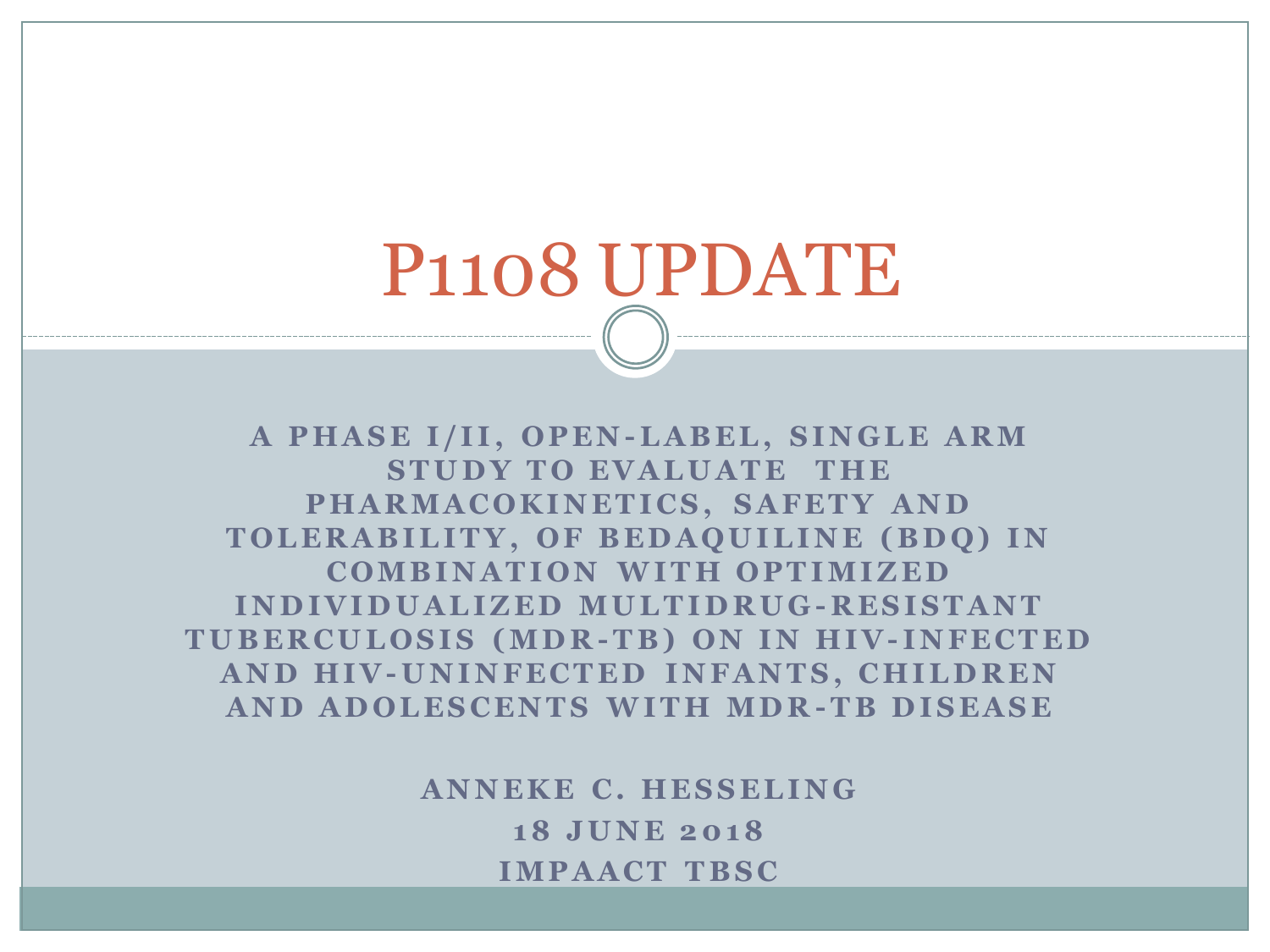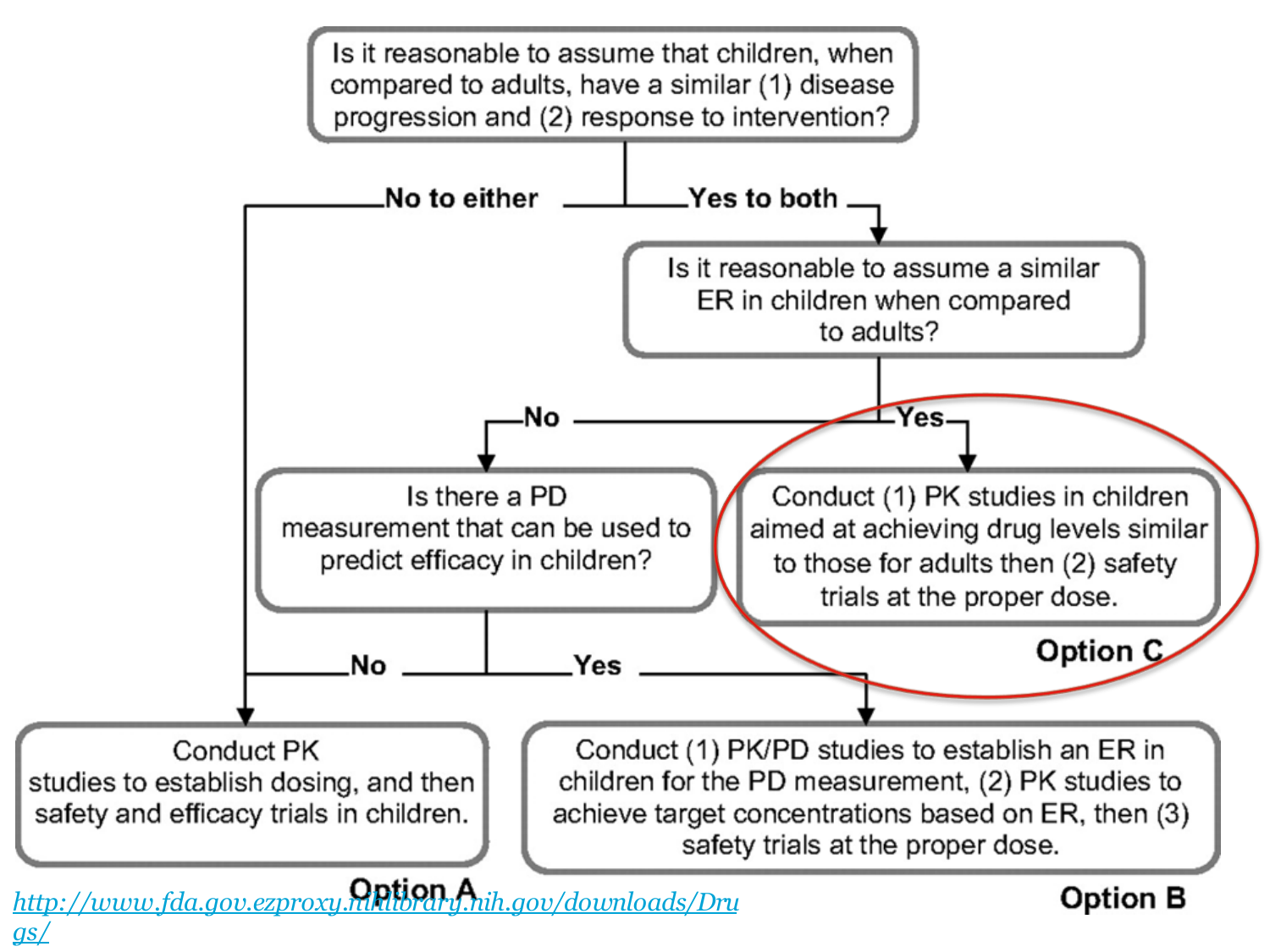### PRIMARY OBJECTIVES

- 1. To determine the BDQ doses that achieve similar weekly exposure (area under the curve; AUC) of BDQ compared to adults taking BDQ at the standard recommended dose.
- 2. To evaluate the safety and tolerability of BDQ over 24 weeks from the initiation of study treatment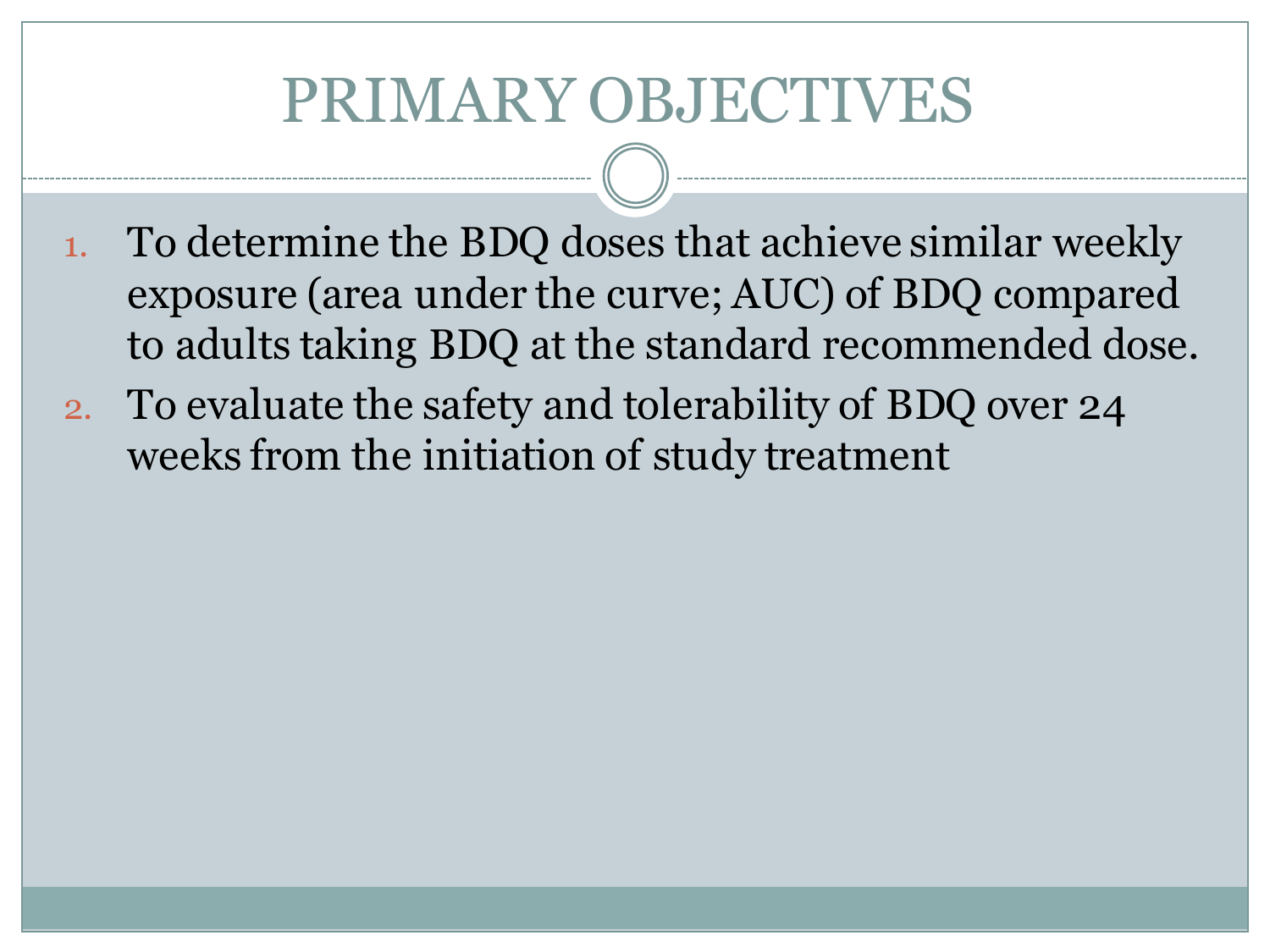## SDARY AND EXPLORA OBJECTIVES

#### **Secondary Objectives**:

- 1. To evaluate the PK of BDQ over the 24-week dosing period, by HIV status.
- 2. To describe the long-term safety and tolerability of BDQ over a 120-week (30-month) total follow-up period, by HIV status.
- 3. To describe BDQ concentrations following BDQ treatment discontinuation at 24 weeks, from study Weeks 24 to 120, by HIV status.
- 4. To describe the MDR-TB treatment response up to 120 weeks from the initiation of the study, by HIV status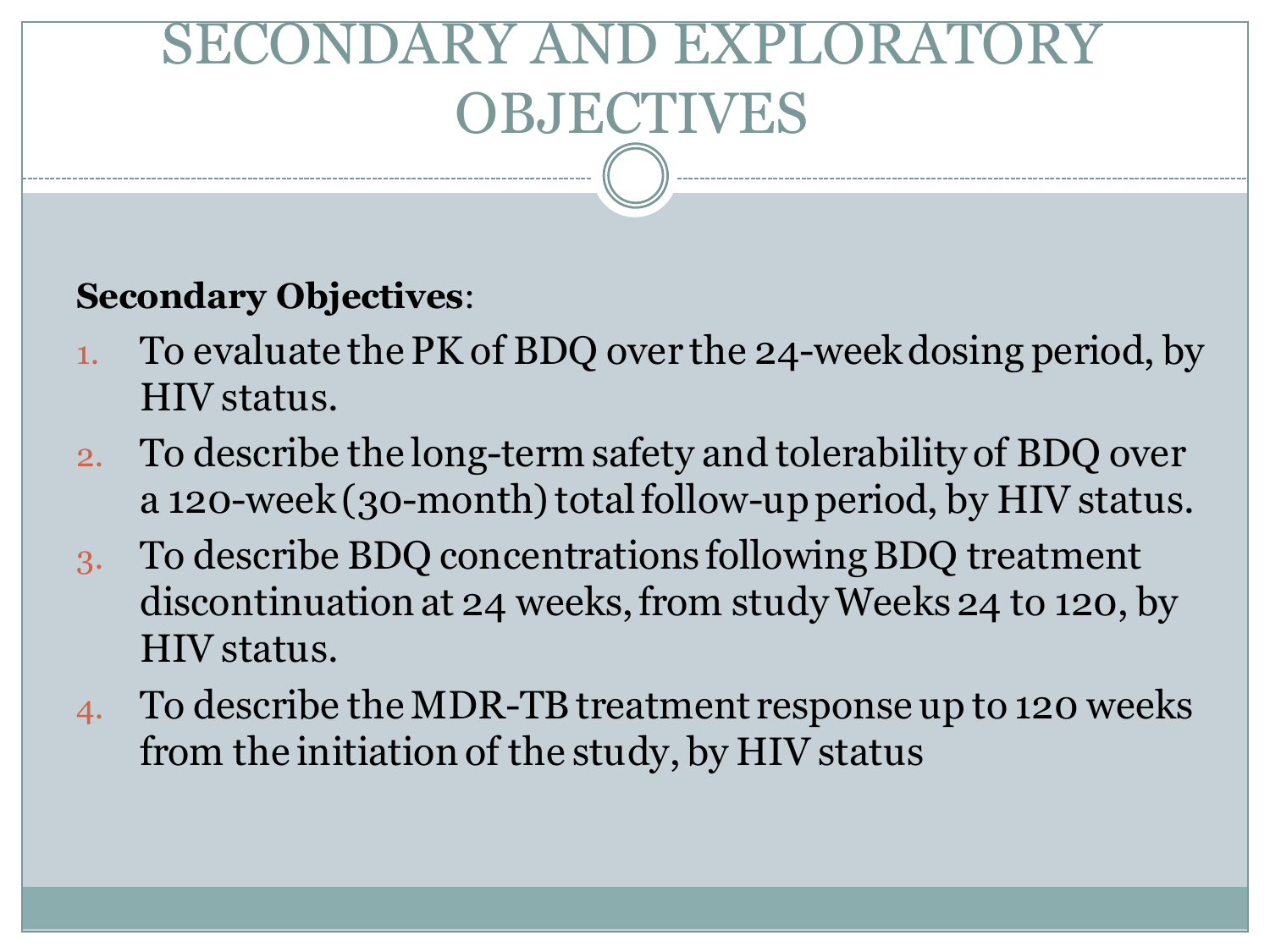#### IMPAACT P1108

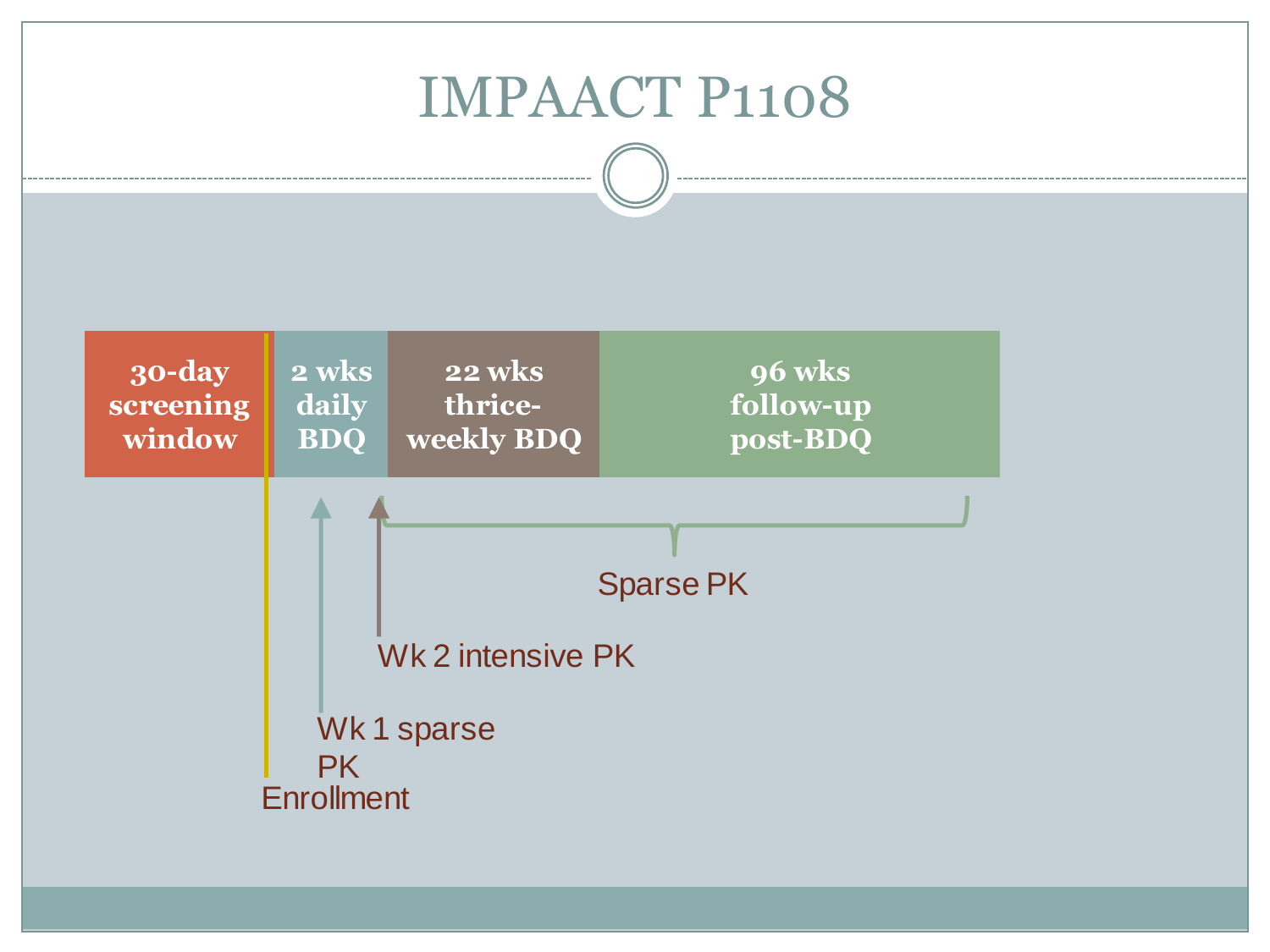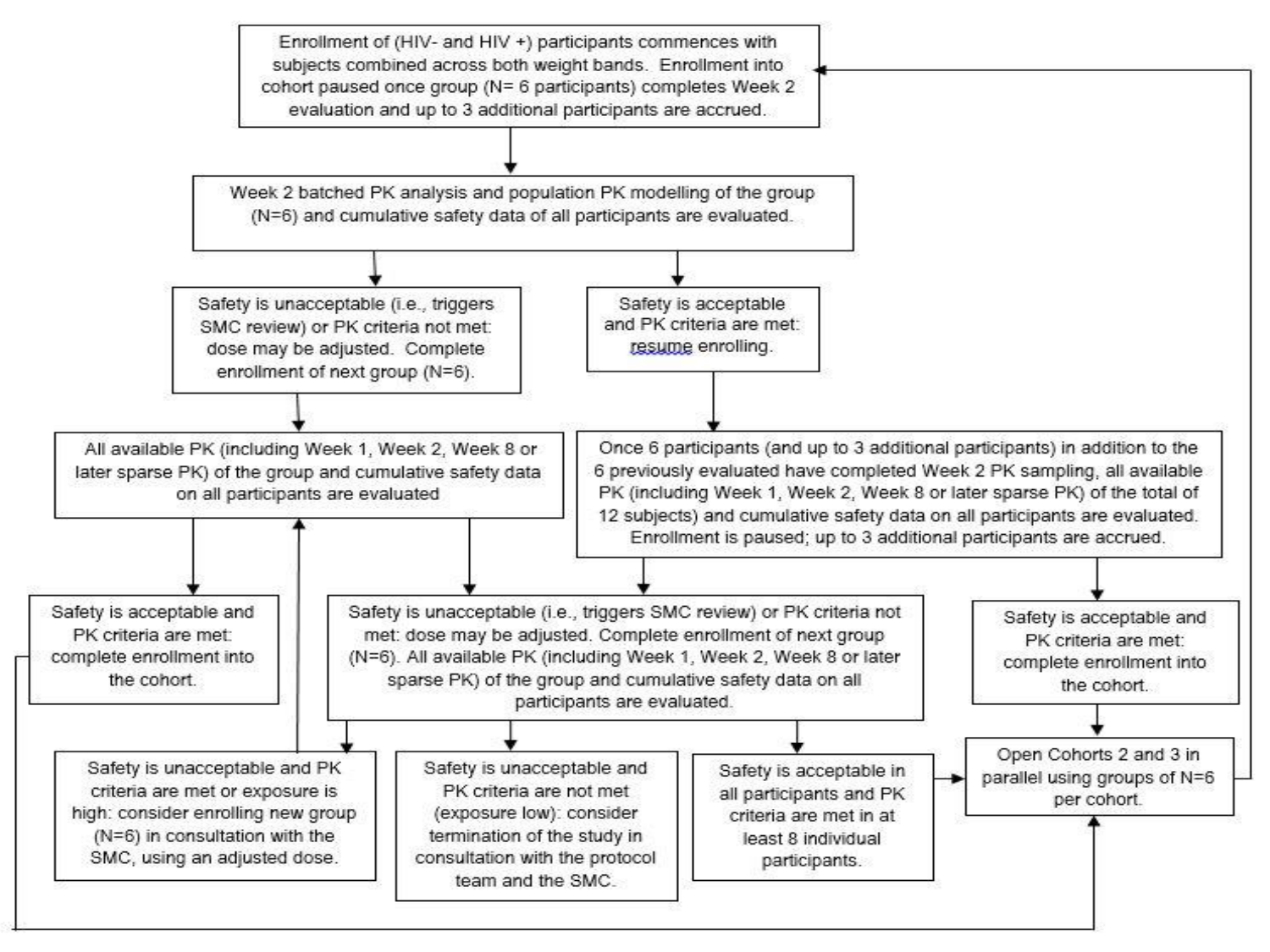| <b>Cohort</b>            | <b>Age and Weight</b>       | <b>BDQ Dosing</b>                 |
|--------------------------|-----------------------------|-----------------------------------|
| Cohort 1                 | $\geq 6$ to $\leq 18$ years | 400 mg once per day for two weeks |
| up to 24 participants to | $\geq$ 30 kg                | then 200 mg three times per week  |
| achieve                  |                             | for 22 weeks                      |
| 18 evaluable             | $\geq 6$ to $\leq 18$ years | 200 mg once per day for two weeks |
| (nine in each weight)    |                             | then 100 mg three times per week  |
| band)                    | $\geq$ 15 to <30 kg         | for 22 weeks                      |
| Cohort 2                 |                             |                                   |
| up to 24 participants to | $\geq$ 2 to $\leq$ 6 years  | Calculated using model-based      |
| achieve                  | $\geq$ 7 kg                 | dose selection                    |
| 18 evaluable             |                             |                                   |
| Cohort 3                 |                             |                                   |
| up to 24 participants to | $\geq$ 0 to < 2 years       | Calculated using model-based      |
| achieve                  | $\geq$ 3 kg                 | dose selection                    |
| 18 evaluable             |                             |                                   |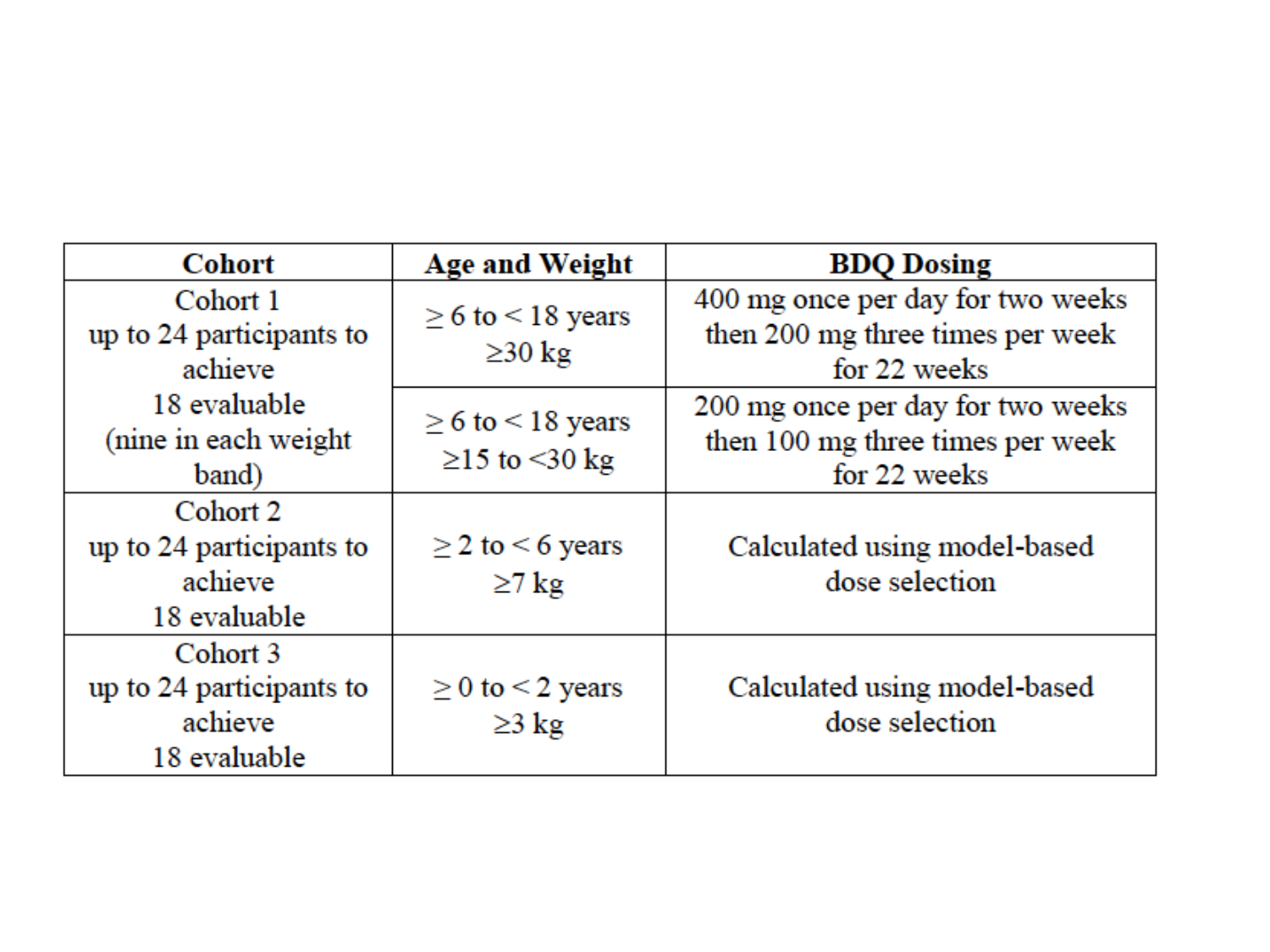#### Impact of dissolving on a typical bedaquiline PK profile 8

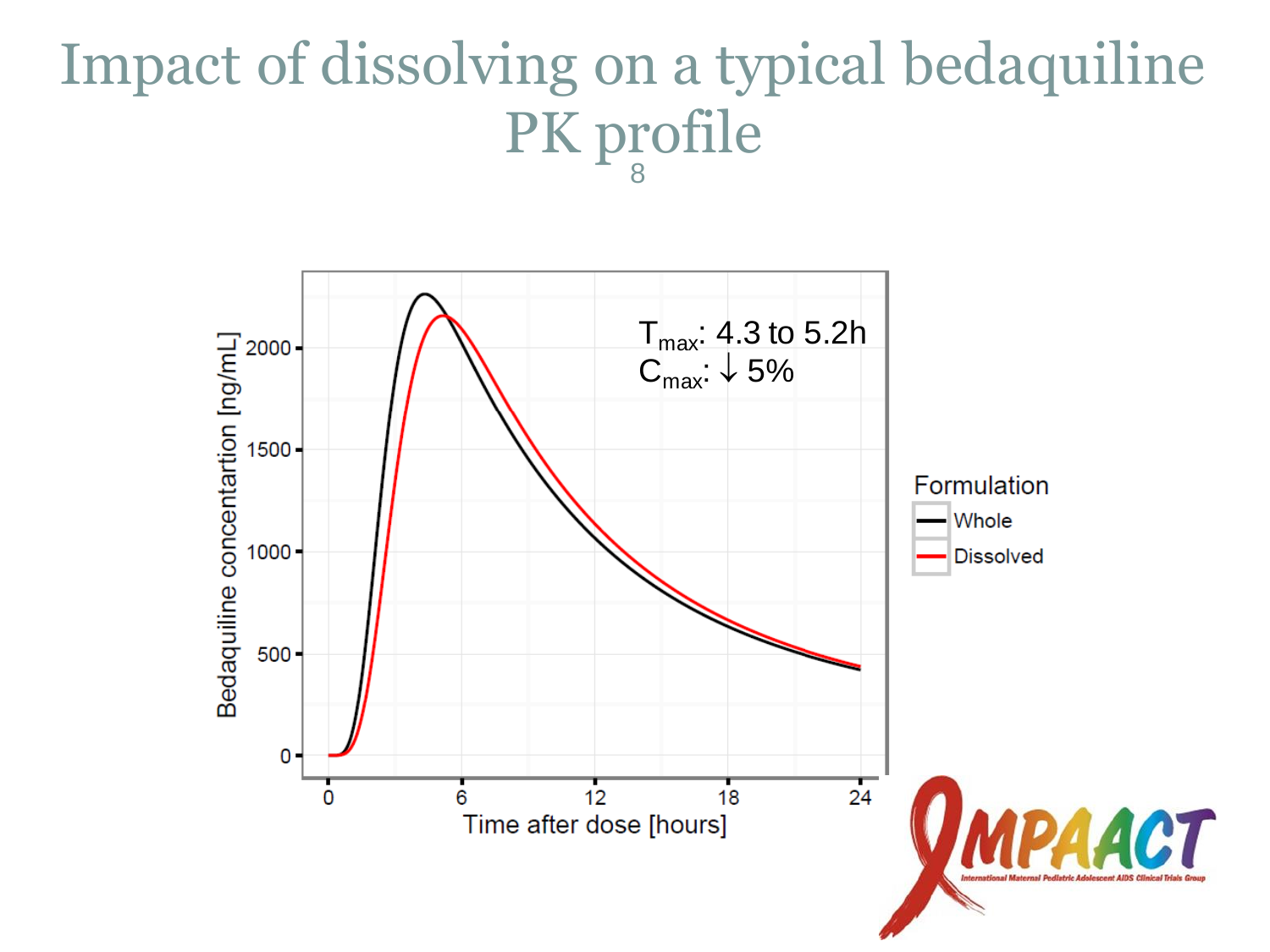#### Enrolment status

- Opened Q4 2018: 9 participants enrolled : 7 from Desmond Tutu TB Centre, 2 from PHRU Matlosana CRS.
- In April 2018, accrual temporarily paused for an interim look at the PK and safety data.
- Reviewed available evaluable PK (evaluable for this analysis is defined as having week 2 PK data) and safety data and determined that a dose modification for the study drug was not needed per protocol
- Study re-opened on May 8, 2018, to accrue into Cohort 1; PK and safety interim analysis will be done after 12 participants have week 2 PK data available in this cohort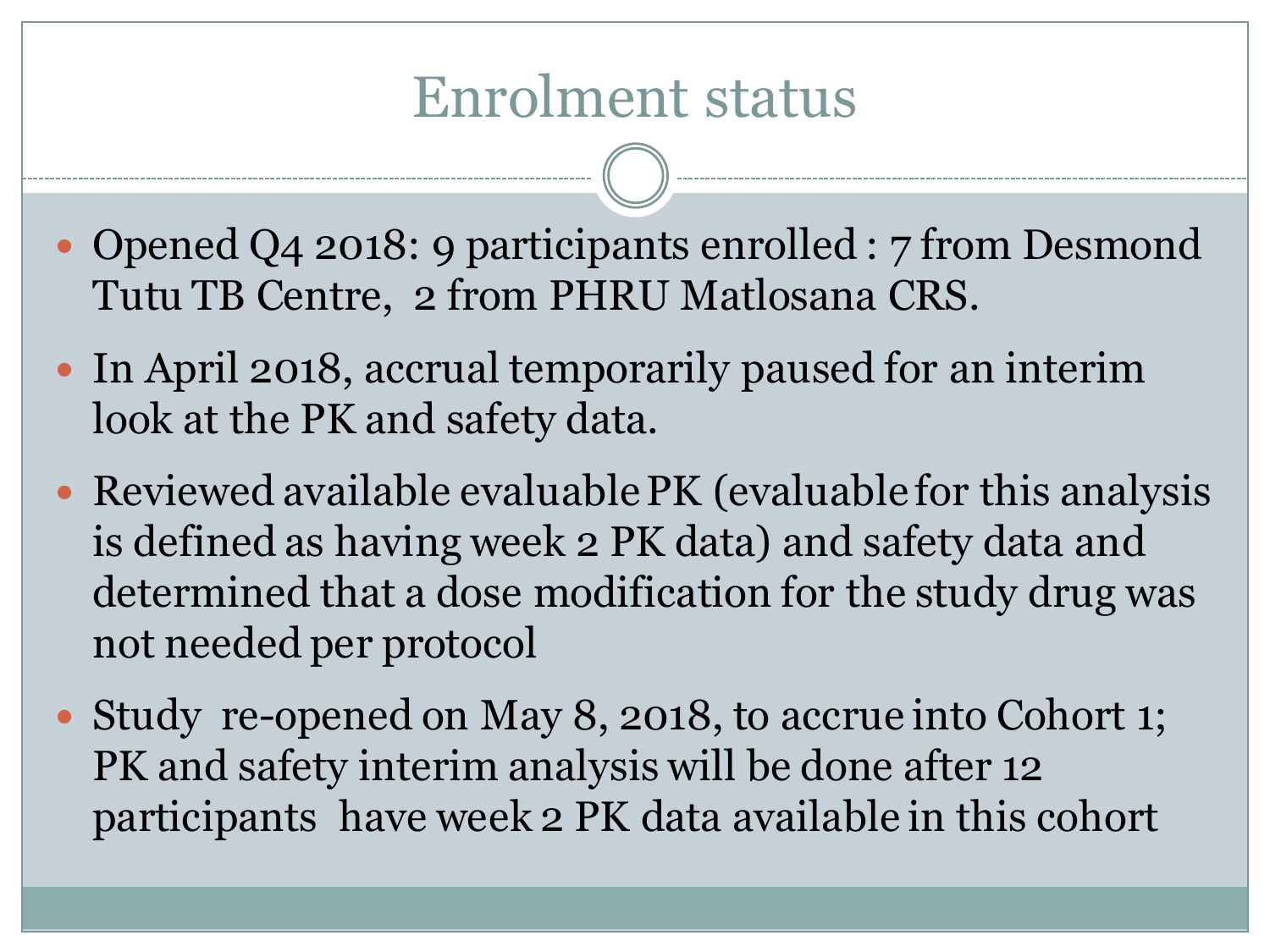#### Baseline characteristics: first interim analysis:

n=9

- 60% Black Non-Hispanic (African)
- All HIV-uninfected to date
- Ages: 6-17 years: median age at entry: 14 years
- Median weight and height at entry was 38 kilos and 156 cms respectively
- All 9 enrolled had bacteriologically confirmed TB (PTB) and started MDR-TB medication prior to study entry
- All had proof of at least RMR-TB